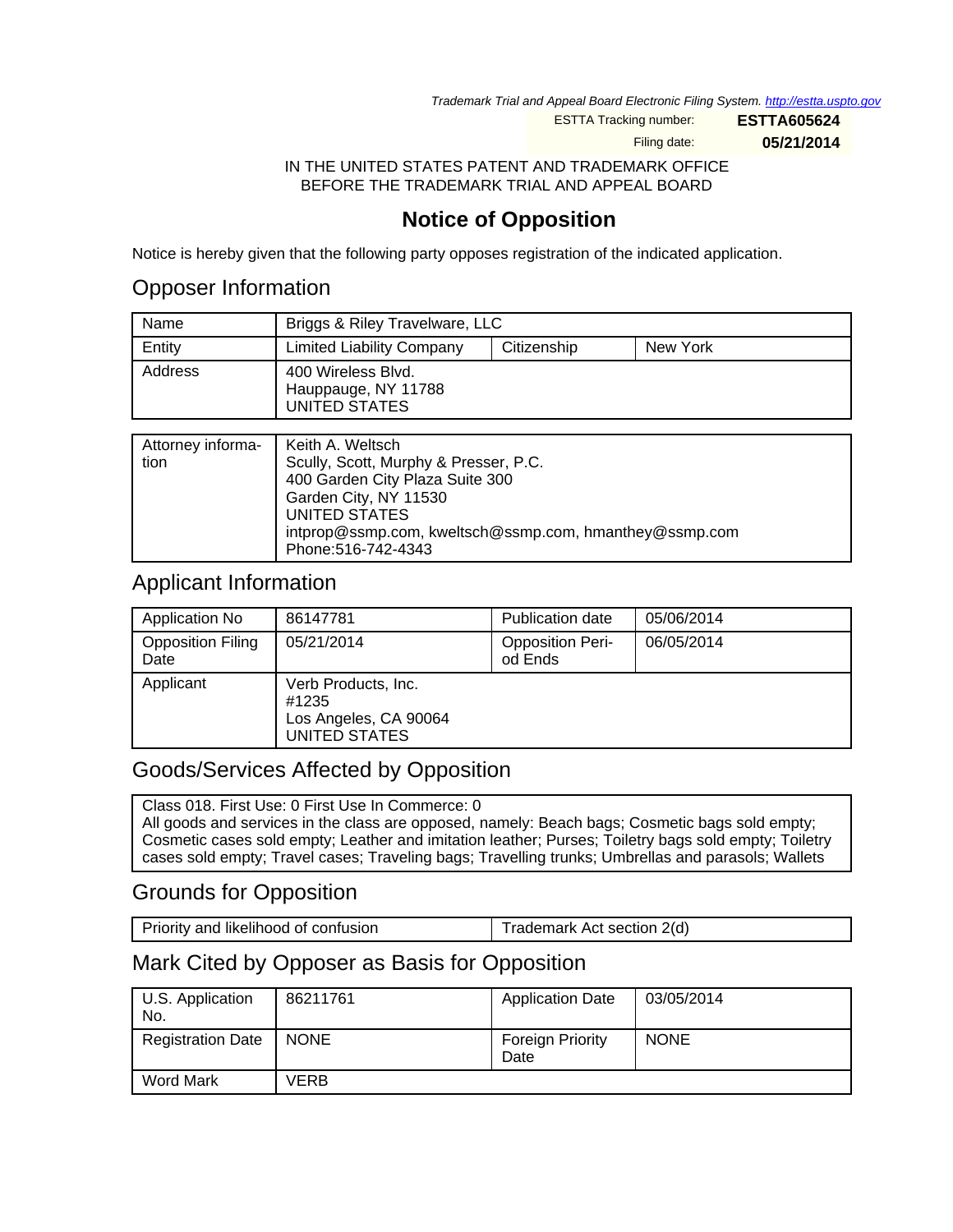| Design Mark            |                                                                                                                                                                          |
|------------------------|--------------------------------------------------------------------------------------------------------------------------------------------------------------------------|
| Description of<br>Mark | <b>NONE</b>                                                                                                                                                              |
| Goods/Services         | Class 009. First use: First Use: 2007/06/00 First Use In Commerce: 2007/06/00                                                                                            |
|                        | Bags and cases especially adapted for holding portable computers and com-<br>puter tablets; protective covers, sleeves, and cases for tablet and portable com-<br>puters |
|                        | Class 018. First use: First Use: 2007/06/00 First Use In Commerce: 2007/06/00                                                                                            |
|                        | Luggage; messenger bags; business cases; carrying cases; attache cases;<br>briefcases; backpacks; shoulder straps                                                        |

| Attachments | 86211761#TMSN.jpeg(bytes)<br>Notice of Opposition.pdf(449946 bytes) |
|-------------|---------------------------------------------------------------------|
|             |                                                                     |

# **Certificate of Service**

The undersigned hereby certifies that a copy of this paper has been served upon all parties, at their address record by First Class Mail on this date.

| Signature | /Keith A. Weltsch/ |
|-----------|--------------------|
| Name      | Keith A. Weltsch   |
| Date      | 05/21/2014         |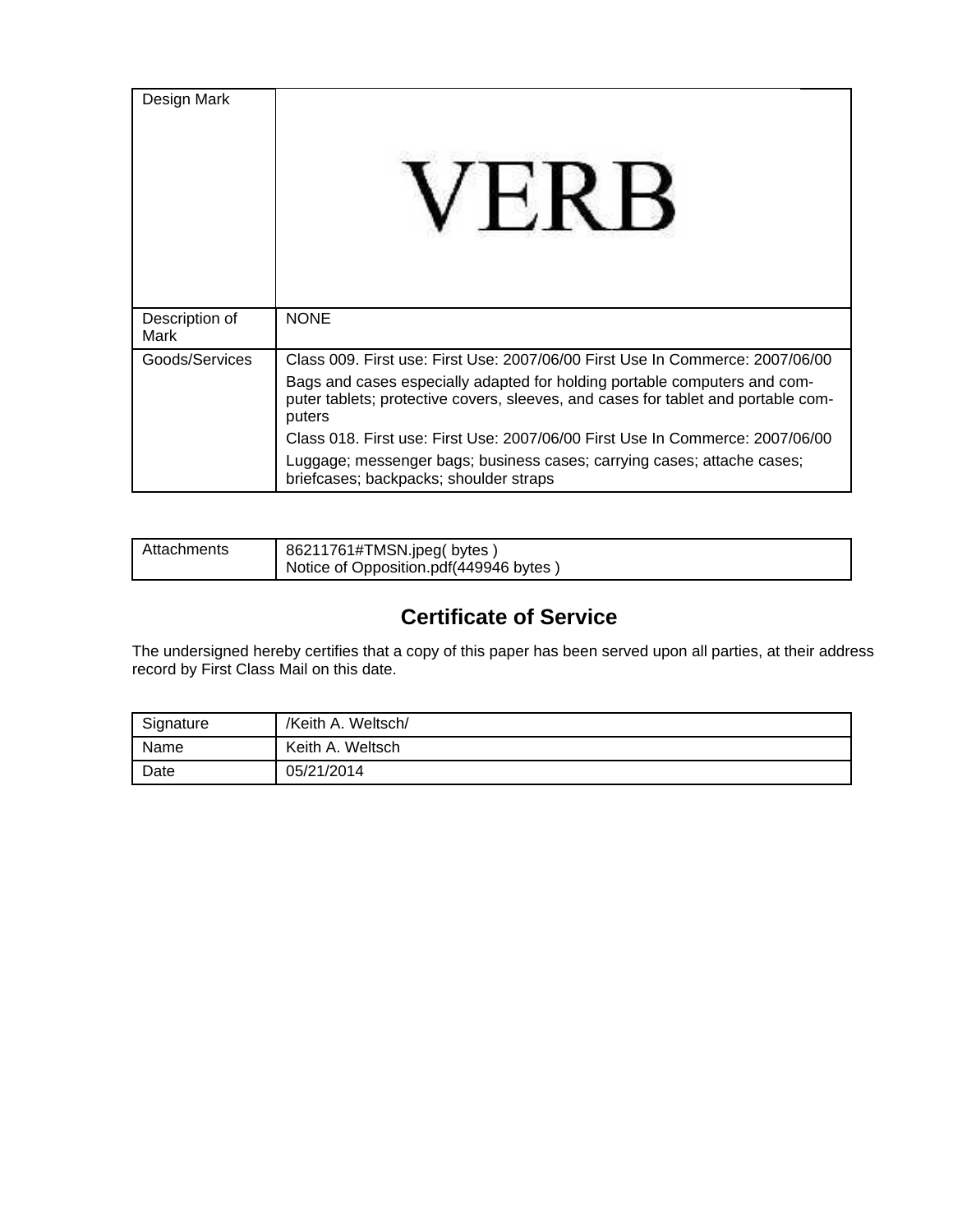#### IN THE UNITED STATES PATENT AND TRADEMARK OFFICE BEFORE THE TRADEMARK TRIAL AND APPEAL BOARD

In the matter of Application Serial No. 86/147,781 Filed on December 18, 2013 For the Mark VERB Published in the *Official Gazette* (Trademark) on May 6, 2014

Briggs & Riley Travelware, LLC Opposer, V. Verb Products, Inc.,

Applicant.

Opposition No.

#### PARTIAL NOTICE OF OPPOSITION TO CLASS 18 GOODS

Briggs & Riley Travelware, LLC ("Opposer"), a limited liability company duly organized and existing under the laws of New York and having its principal place of business in Hauppauge, New York believes that it will be damaged by registration of the mark shown in the application filed by Verb Products, Inc. ("Applicant") for the mark VERB, having Serial No. 86/147,781 for goods classified in International Class 18.

This Notice of Opposition has been timely filed, as application Serial No. 86/147,781 was published on May 6, 2014 and an opposition must be filed no later than June 5, 2014.

1. Applicant seeks to register the word mark VERB, which has been accorded Serial 86/147,781 ("Applicant's Mark"), as a trademark in International Classes 3, 18 and 21, and particularly in Class 18 for use in conjunction with "Beach bags; Cosmetic bags sold empty; Cosmetic cases sold empty; Leather and imitation leather; Purses; Toiletry bags sold empty;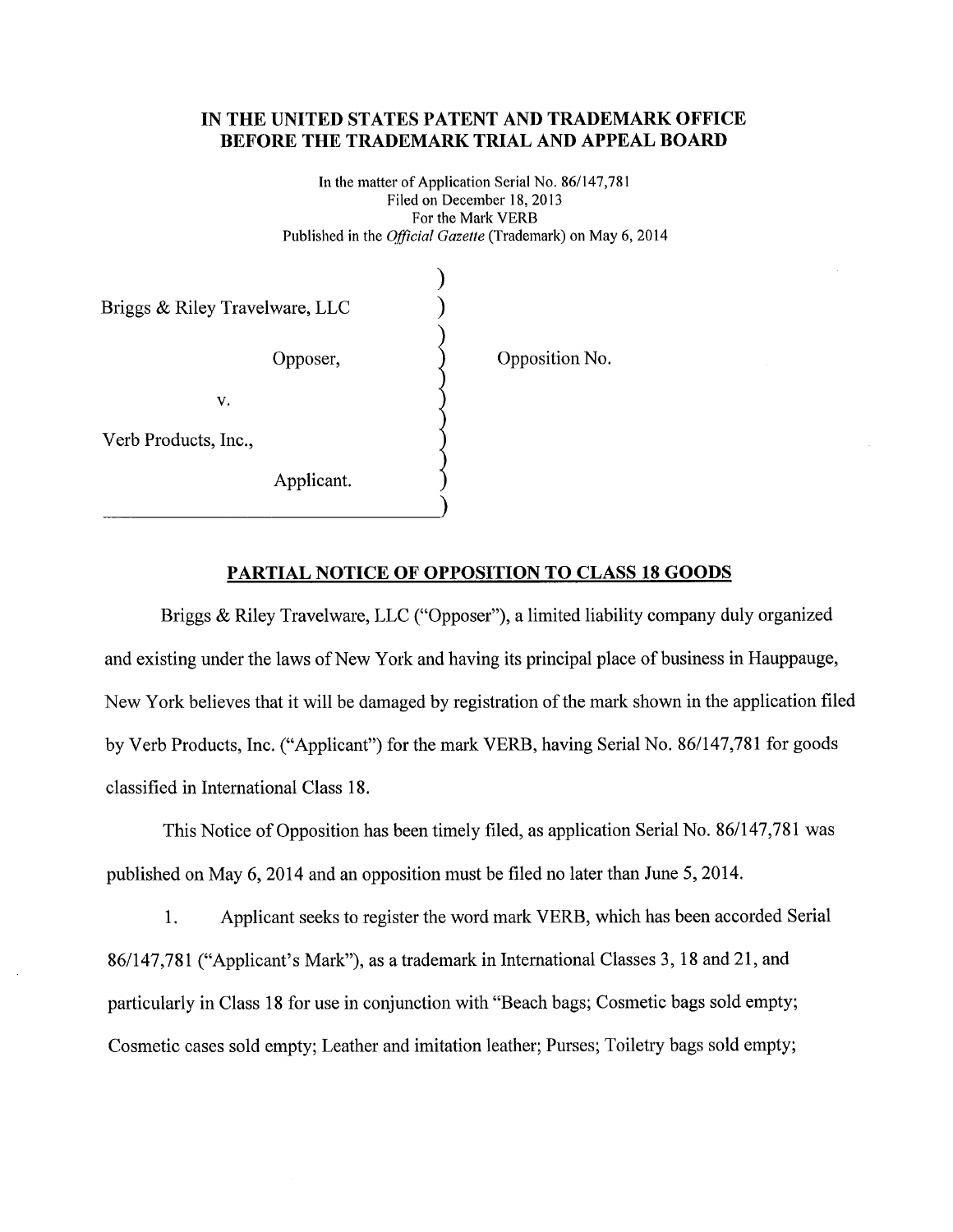Toiletry cases sold empty; Travel cases; Traveling bags; Travelling trunks; Umbrellas and parasols; Wallets" in International Class 18.

 $2.$ Opposer is the owner of the word mark VERB in the United States for use in conjunction with bags, covers, sleeves and cases adapted for storing and holding portable tablets and computers, as well as luggage, messenger bags, business cases, carrying cases, attaché cases, briefcases, backpacks and shoulder straps.

3. Opposer adopted and used the VERB mark in commerce in connection with such products referenced in Paragraph 2 long prior to any date upon which Applicant can rely for the mark VERB for any products in Class 18 covered by Applicant's Mark.

 $\overline{4}$ . Opposer has significant common law interest and rights to the term VERB as a trademark for use, and in conjunction with, bags, covers, sleeves and cases adapted for storing and holding portable tablets and computers, as well as luggage, messenger bags, business cases, carrying cases, attaché cases, briefcases, backpacks and shoulder straps, which has been in use by Opposer in interstate commerce since at least as early as 2007.

5. Opposer's said VERB mark is inherently distinctive when used on or in connection with bags, covers, sleeves and cases adapted for storing and holding portable tablets and computers, as well as luggage, messenger bags, business cases, carrying cases, attaché cases, briefcases, backpacks and shoulder straps.

6. Opposer's said VERB trademark is symbolic of the extensive goodwill and consumer recognition built up through significant sales of such bags, covers, sleeves and cases adapted for storing and holding portable tablets and computers, as well as luggage, messenger bags, business cases, carrying cases, attaché cases, briefcases, backpacks and shoulder straps in the United States bearing said VERB trademark over a lengthy period of time.

 $\overline{2}$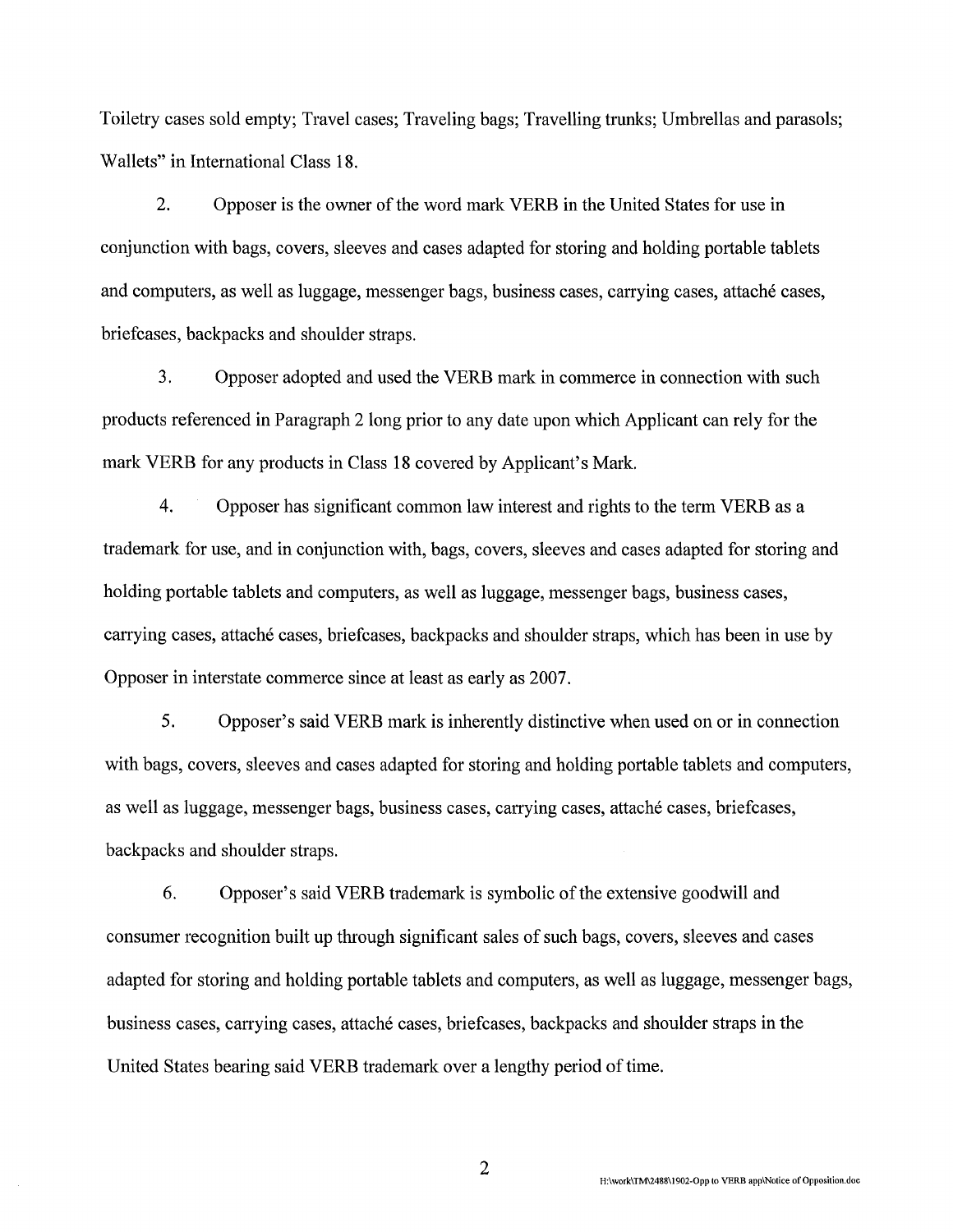$7.$ Opposer has so used the VERB trademark in the United States in connection with bags, covers, sleeves and cases adapted for storing and holding portable tablets and computers, as well as luggage, messenger bags, business cases, carrying cases, attaché cases, briefcases, backpacks and shoulder straps that said trademark acquired distinctiveness long prior to any date upon which Applicant can rely, in that the public closely associates said trademark with Opposer, and that said trademark originates exclusively with Opposer in connection with such products.

8. Opposer is the owner of a pending U.S. trademark application for the mark VERB filed under U.S. Serial No. 86/211,761 for "Bags and cases especially adapted for holding portable computers and computer tablets; protective covers, sleeves, and cases for tablet and portable computers" in Class 9, and "Luggage; messenger bags; business cases; carrying cases; attache cases; briefcases; backpacks; shoulder straps" in Class 18.

9. Applicant's VERB mark is identical to Opposer's VERB mark.

10. The Class 18 goods included in Applicant's VERB application, which has been assigned U.S. Serial No. 86/147,781, are in some instances identical, and in other instances, very highly related to the goods in which Opposer has a prior common law right in conjunction with its VERB trademark which are in the nature of bags, covers, sleeves and cases adapted for storing and holding portable tablets and computers, as well as luggage, messenger bags, business cases, carrying cases, attaché cases, briefcases, backpacks and shoulder straps.

Applicant's VERB mark when applied to the Class 18 goods covered by its 11. application filed under U.S. Serial No. 86/147,781 so resembles Opposer's VERB mark as used in conjunction with bags, covers, sleeves and cases adapted for storing and holding portable tablets and computers, as well as luggage, messenger bags, business cases, carrying cases, attaché cases, briefcases, backpacks and shoulder straps, as to cause confusion, mistake or deception within the meaning of section 2(d) of the Trademark Act.

H:\work\TM\2488\1902-Opp to VERB app\Notice of Opposition.doc

3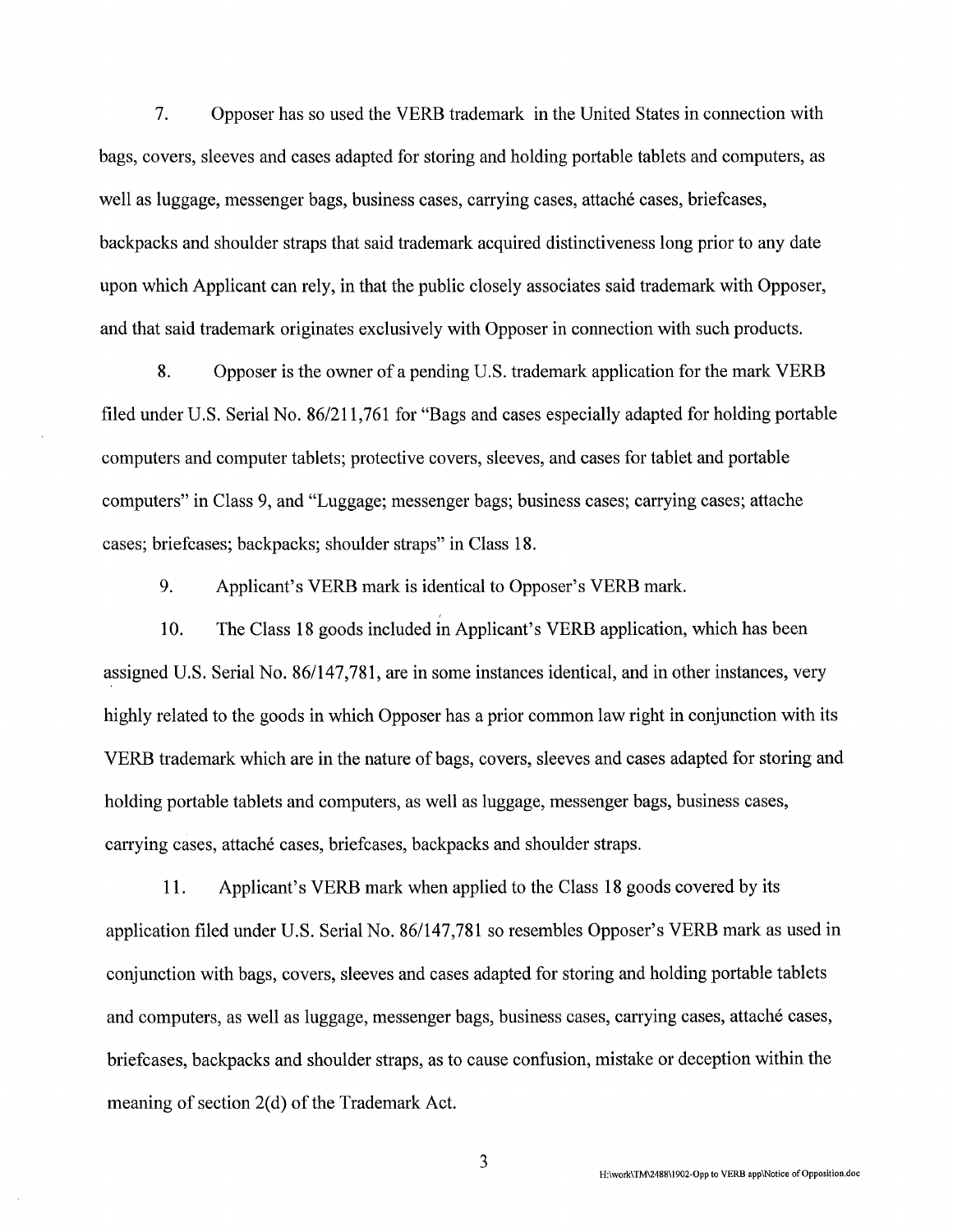12. In addition, if Applicant's VERB mark for its listed Class 18 goods filed under U.S. Serial No. 86/147,781 matures to registration, Opposer believes it will be damaged, in that its pending application for the mark VERB filed under U.S. Serial No. 86/211,761 is likely to be refused by the U.S. Patent and Trademark Office due to the identity of the relevant marks and identity and/or relatedness of the Class 18 goods filed under U.S. Serial No. 86/147,781 as compared to the goods covered by Opposer's VERB mark filed under U.S. Serial No. 86/211,761.

13. Given Opposer's longstanding and prior trademark rights in and to the VERB mark for use in conjunction with bags, covers, sleeves and cases adapted for storing and holding portable tablets and computers, as well as luggage, messenger bags, business cases, carrying cases, attaché cases, briefcases, backpacks and shoulder straps, any federal trademark registration for the mark VERB granted to Applicant for the Class 18 goods listed under U.S. Serial No. 86/147,781 would be improper and would interfere with Opposer's significant prior rights in the VERB mark.

14. For the foregoing reasons, Applicant should not be entitled to registration of its International Class 18 goods for the VERB mark filed under, and accorded, U.S. Serial No. 86/147,781.

Opposer hereby requests that the required \$300 fee proscribed under 37 C.F.R. §2.6 be withdrawn from Deposit Account No. 19-1013 in order to effect an Opposition against the Class 18 goods listed under U.S. Serial No. 86/147,781.

**WHEREFORE,** Opposer believes and alleges that it will be damaged by registration of the VERB mark filed under Serial No. 86/147,781 as aforesaid for the goods classified in International Class 18 and prays that judgment in the present opposition be entered in favor of Opposer and that registration of U.S. Application Serial No. 86/147,781 for the Class 18 goods associated with this application be refused.

4